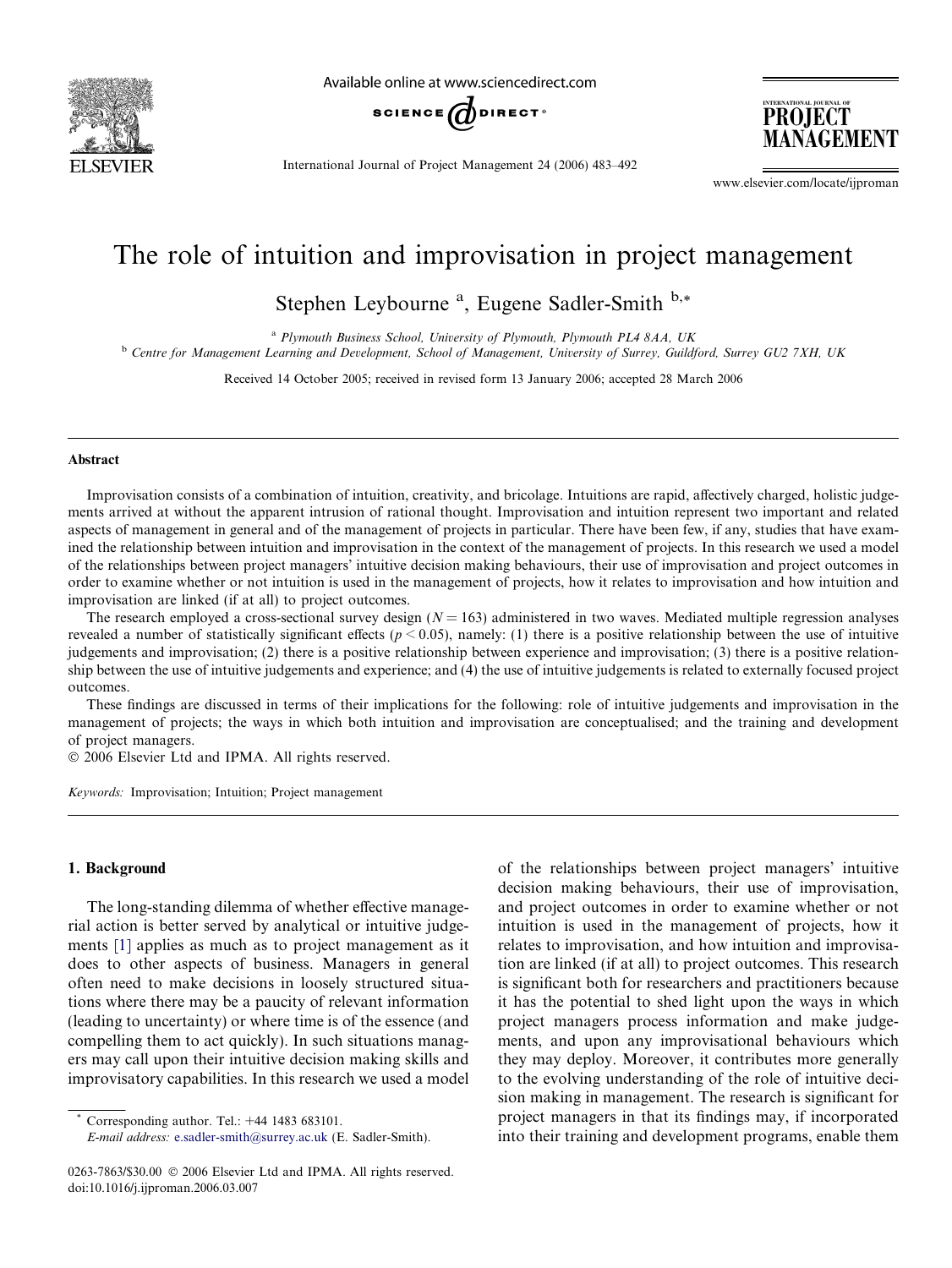to come to a better understanding of the role of intuition and improvisation in projects.

# 1.1. Improvisation

Improvisation is becoming recognised increasingly as a means by which managers implement and embed strategic change within organisations [\[2\],](#page-8-0) and an evolving literature is attempting to explain and contextualise this phenomenon. Improvisation has been identified as a combination of intuition, creativity, and bricolage that is driven by time pressures. In a project context improvisation involves moving away from an agreed plan in order to accelerate the implementation of actions [\[3–5\]](#page-8-0). Recently, the various constructs that combine to explain organisational improvisation have been extended to include elements of adaptation, compression (of timescales), and innovation [\[6\]](#page-8-0). In the 1960s, improvisation was seen by scholars such as Quinn [\[7\]](#page-8-0) as an organisational dysfunction, in that it led away from the traditional incremental route of 'plan, then implement'. However, Weick [\[8\]](#page-8-0) was an early advocate of improvisational activity, and the growing interest in and acknowledgement of this aspect of management has resulted in improvisation being more widely accepted as a skill that can assist in corporate planning exercises. This movement has accelerated in intensity in the 1990s, and given the need for faster cycle times and more innovative solutions to gain or retain competitive advantage [\[9\]](#page-8-0); these shifts show few signs of abating.

The move towards managerially sanctioned improvisational activity appears to be affecting how organisations address both the way in which work activity is achieved, and the way in which it is supervised. Many organisations are allowing employees to create time and opportunity to experiment with new, innovative, and hopefully more effective ways of executing work; one result of this is new and complex management challenges. If organisations are creating time, space and opportunity for employees to use improvisational working practices to develop new ways of undertaking tasks, this poses challenges for the control and supervision of work, and also creates opportunities for organisational learning and knowledge creation (via mechanisms such as those suggested by Nonaka and his colleagues whereby tacit knowledge may be made explicit). Moreover, the implications for the training, development and education of managers may be significant.

Improvisation may be seen as relating to how thoughts and action develop over time and in response to environmental cues and stimuli. Ryle [\[10\]](#page-8-0) suggests that:

''the vast majority of things that happen [are] unprecedented, unpredictable, and never to be repeated...[and]... the things we say and do ... cannot be completely prearranged. To a partly novel situation the response is necessarily partly novel, else it is not a response'' (p. 125).

Ryle's assertion is that however much an activity is planned there will always be a novel set of circumstances to deal with (which echoes Donald Schon's notion of 'artistry' of professional practice). Improvisation requires using resources that are available to hand to resolve unforeseen circumstances: this is the essence of bricolage [\[11\]](#page-8-0).

From the mid-1990s onwards much of the literature on improvisational work practices within organisations took this stance and applied it to organisational routines and processes. Some of these debates use metaphor to explain the way improvisation is used, for example adopting and applying ideas from jazz performance [\[12–16\]](#page-8-0), and from improvisational theatre [\[9,17,18\].](#page-8-0) Later work used grounded theory to consider the temporal aspects of improvisation, and particularly the pressure to achieve complex tasks to a demanding or compressed timetable [\[3,4,19\]](#page-8-0). These theoretical advancements provided the foundations for subsequent empirical work – for example, Akgun and Lynn's [\[20\]](#page-9-0) study of the links between improvised new product development and speed-to-market. Latterly, consideration has also been given to the interactions between improvisation and learning [\[2,6\]](#page-8-0), improvisation and entrepreneurial activity [\[21,22\]](#page-9-0), the ways in which the tacit knowledge upon which intuition may draw is acquired [\[23\]](#page-9-0), and the role of experience in the acquisition of tacit knowledge [\[24\]](#page-9-0).

### 1.2. Intuition

Alongside these developments there has been an upsurge of interest in the role of intuition in management as one way of overcoming the limits of rationality in loosely structured situations [\[25–29\]](#page-9-0). In this context intuition may be defined as ''a cognitive conclusion based on decision maker's previous experiences *and* emotional inputs'' [\[30,](#page-9-0) [p. 93 emphasis added\]](#page-9-0). The view that we are advocating of intuition accommodates the notion of experiences and analyses 'frozen into habits' (to paraphrase Herbert Simon). These previously learned patterns leads to decisions being executed, often very rapidly, upon the basis of an 'unconscious reasoning' process which may have an affective component (a 'gut feel' or 'hunch'). This may give the impression almost of a 'sixth sense' whilst actually being based upon expertise and prior learning (both explicit and implicit). With respect to intuition's affective facet neuro-physiologists such as Antonio Damasio (see below) have advanced the hypothesis that 'gut feel' acts as a somatic 'alarm bell' warning for or against particular courses of action in advance of conscious reasoning (he and his colleagues refer to this as the 'somatic marker hypothesis').

The definition of intuition offered above (a cognitive conclusion based on decision maker's previous experiences and emotional inputs) is that of Burke and Miller [\[30\]](#page-9-0) who derived it from a study that employed in-depth, semi-structured interviews with 60 managers across medium to large sized firms in the USA (each of whom had at least 10 years experience). A majority of respondents (56%) were of the view that intuition was decision making based upon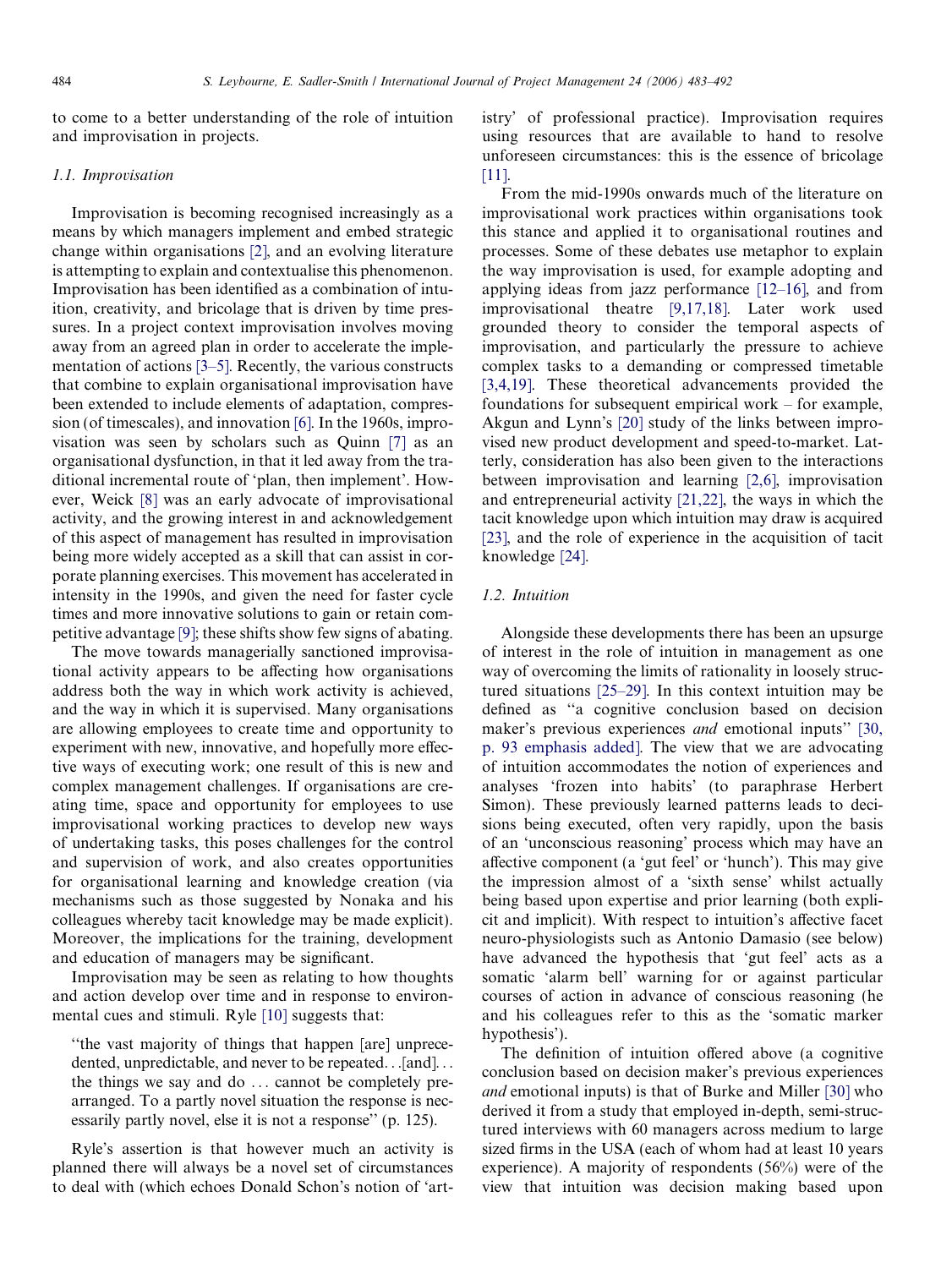experience and almost half (47%) reported using intuition often in the workplace. For the majority of respondents it was external as opposed to internal factors that prompted intuition; for example, if a situation had no predetermined guidelines to be followed, objective data appeared to be wanting, or where there was an overwhelming mass of information. It was those situations that lacked explicit cues, routines or procedures where experiencebased intuition was relied upon (so-called 'loosely structured' situations). Paradoxically in Burke and Miller's study too much data (information overload) also appeared to lead to intuition being employed, presumably in an attempt to cut through a swathe of detailed information, see the bigger picture and avoid 'analysis paralysis'.

Whilst Burke and Miller did not explicitly test the quality of the intuitive decisions arrived at by managers, they did ask them to report on their perceptions of the quality of such decisions. Two thirds of respondents reported the view that intuition had led to better decisions. The specific benefits reported were in terms of more expedient decision making (''leads to quicker decisions''), improved quality of decision (''provides a check and balance [on rational analysis]'') and facilitation of personal development (''develops a full tool set''). Burke and Miller concluded by suggesting that incorporating intuition into decision making is valid when time is of the essence, explicit cues are lacking, uncertainty prevails and when intuition is used as a balance to rational analyses. More recently Dane, Rockman and Pratt [\[31\]](#page-9-0) found that analytical decision making works better in highly structured tasks, while intuition is most effective compared to analysis when decision-makers are domain experts who are facing tasks that are poorly (loosely) structured.

The cognitive experiential self-theory (CEST) put forward by Epstein and his colleagues [\[32\]](#page-9-0) is helpful in conceptualising and explaining the rational and intuitive facets of managerial cognition. In this theory they argue that human information processing is executed by two parallel cognitive systems: the rational system which is affect-free and operates at the conscious level; and the experiential (or intuitive) system which is associated with affect and operates at an automatic, preconscious level. Managers' conscious thoughts and behaviours are a function of the interaction of these two systems and the degree of dominance of either system [\[32\].](#page-9-0) The rational and intuitive systems, and the extent to which an individual relies upon one or the other, may be thought of as preferred ways of processing information and decision making (sometimes referred to as cognitive styles or thinking styles [\[33\]](#page-9-0)).

To our knowledge there are no previous studies that have specifically examined the role of intuition per se in the context of project management. A study by Tullett [\[34\]](#page-9-0) looked at the adaptive and innovative cognitive styles of male and female project managers and the implications for the management of change. This work was based on Kirton's [\[35\]](#page-9-0) adaptor-innovator theory which posits a continuum of style ranging from adaption (preferring to work by improving consensually agreed methods, products and practices) to innovation (preferring to work by reassessing and redefining problems thereby proposing changes which may appear unexpected and difficult to accept). Tullett found the mean score for project managers on the Kirton Adaption-Innovation (KAI) inventory to be significantly more innovative than that of the general population of managers. One of the main practical implications that Tullett drew from this finding was that when a relatively innovative project manager finds him or herself working with a relatively adaptive client manager there may be conflicts and differences in opinions. In the absence of clients moderating their preferences, the project manager (effectively the supplier in the relationship) may be forced into adopting a coping strategy (for example, by paying more attention to detail, de-risking decisions and being more aware of consensually agreed rules) [\[35, p. 364\]](#page-9-0).

# 1.3. Intuition, improvisation and project management

Some three decades ago March [\[36\]](#page-9-0) urged us, in our desire to understand the way in which individuals and organisations act, not to focus entirely on rational and analytic logic. Instead, he suggested that we should increasingly consider the softer sides of the human intellect, and specifically, the importance of intuition in human action. This view caused some tension in an era where management was seen as the science of planned and pre-conceived action, based on rationality and systematic forecasting. Indeed, the traditional project paradigm (as in many other areas of management practice) is one of 'plan-thenexecute', but project management practitioners are aware that in modern, turbulent business environments, often the plan may cease to be effective at precisely the time when one tries to execute it.

This is where intuition and improvisation may come into play. As noted earlier, Moorman and Miner [\[3,4\]](#page-8-0) identify intuition as a key element of improvisation (along with creativity and bricolage). A mixture of serendipity, intuition, and intentional processes may combine to influence the direction of any improvisation, which may be prompted by a belief that one can do something better or in an improved way by means other than following the plan. Improvisation is however more usually triggered to gain or recover time or react to unplanned occurrences. Within projects, as well as other areas of management, the capacity to exercise intuitive judgements (as opposed to ill-informed snap decisions or guesswork) is likely to be derived from patterns that are stored in long term memory and upon which the experienced and expert performer can call on the basis of cues observed in the environment [\[27\].](#page-9-0) The 'expert performer' as described by Dreyfus and Dreyfus [\[37\]](#page-9-0) and Benner and Tanner [\[38\]](#page-9-0) is someone who appears to have little reliance upon guiding rules or maxims, but instead has an fast-acting, intuitive grasp of situations and how to act, unlike the novice who may follow a heuristic in a detached manner ignorant of the subtleties of the context.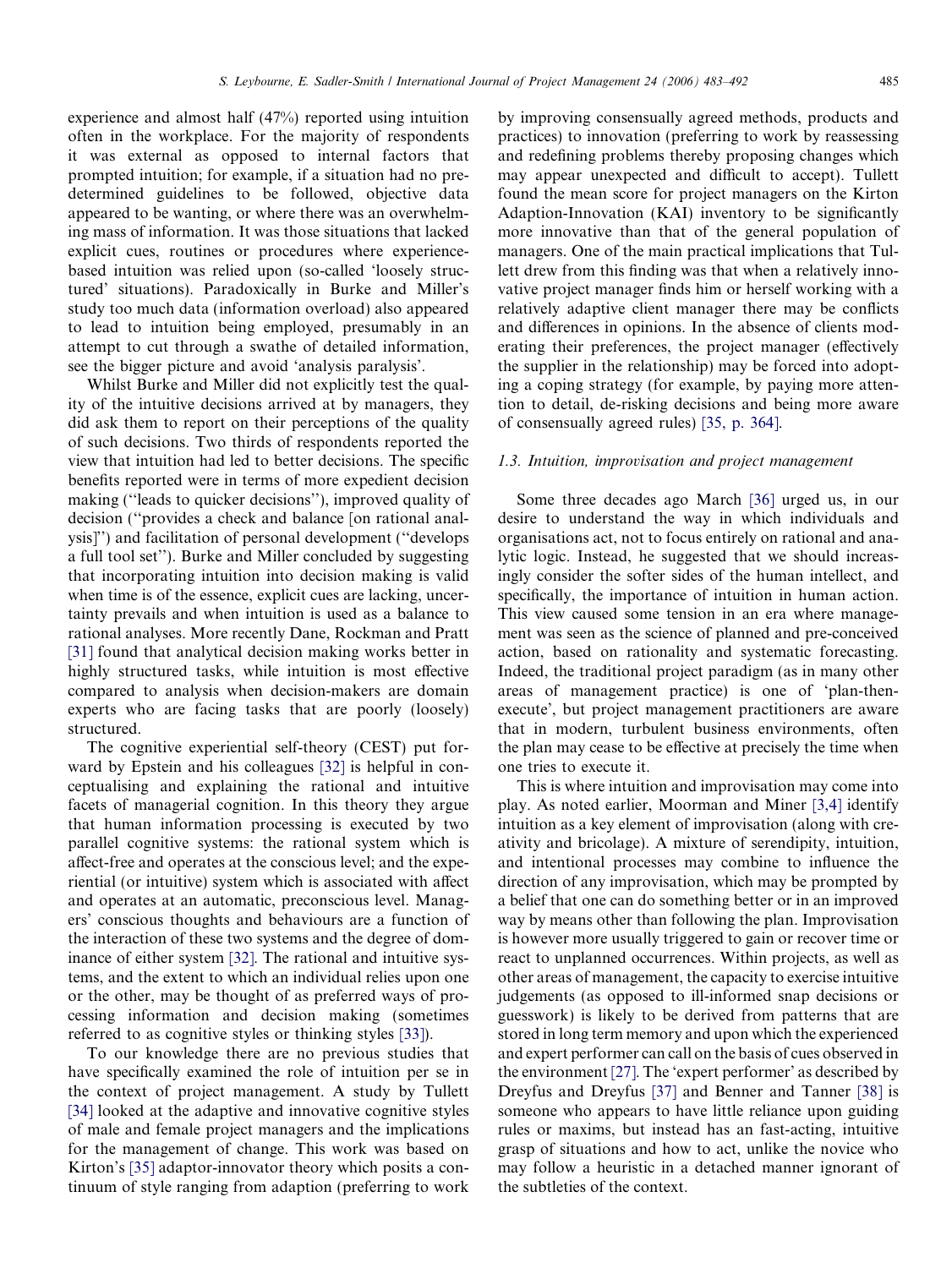Eisenhardt [\[14\],](#page-8-0) writing about organisational improvisation in terms of the metaphor of jazz improvisation, argued that the adaptive yet well executed performance, analogous to that witnessed in expert jazz musicians, is critical for effective decision making. The analogy holds since to be an improviser in jazz one has to be wellschooled in the techniques of performance upon one's chosen instrument; unskilled or naïve musical improvisation will possess a blatant lack of credibility. Switching to organisations, crucial decisions often are executed by highly skilled and experienced individuals who possess high levels of expertise acquired through explicit and implicit learning. Such expertise manifests itself as the capacity to intuit responses in complex decision scenarios with speed and flexibility. There is a long tradition of research into bounded rationality in decision making and readers are referred elsewhere for summaries (for example: [\[26–](#page-9-0) [30\]](#page-9-0)); suffice to say here that according to Simon [\[39, p.](#page-9-0) [38\]](#page-9-0) intuition and judgement are ''analyses frozen into habit and into the capacity for rapid response through recognition''. Klein's studies [\[27\]](#page-9-0) of emergency services and the armed forces in the USA found little that corresponded to the accepted rational model; rather there appeared to be a rapid and unconscious situation assessment and recognition from an array of stored templates, followed by the taking of appropriate action on the basis of an action script when a fit with a pattern was found. The actual decision making process which Klein described involved an expert encountering a problem (i.e. a situation which has a set of particular cues), the information being matched to a familiar pattern from an array of stored templates (pattern recognition) and a decision protocol (an action script) being executed almost 'automatically' [\[27\].](#page-9-0) Klein argued that 80–95% of decisions in loosely structured, time pressured situation use this recognition-primed (intuitive) decision process. This corroborates Burke and Miller's [\[30\]](#page-9-0) finding that only 10% of the managers in their sample rarely or never used intuition.

One explanation for this view of intuition is that it is the product of explicit and implicit learning that manifests itself as tacit knowledge drawn upon unconsciously or with apparently low levels of cognitive effort, and often accompanied by affect. Damasio and his co-workers argue that 'gut feel' has evolved for a purpose; that the affect which accompanies intuition is functional to the extent that it is often not possible to come to decisions without taking feelings into account. Moreover, to the extent that intuition and improvisation and the tacit knowledge which may underpin them are partly products of exposure, learning and experimentation we would expect them to be related to experience (and not necessarily age since it is possible to be older but inexperienced in a specific job role). Furthermore, if improvisation is viewed as the application of expert knowledge by seasoned and experienced 'performers' one would expect it to be related to the extent to which such individuals draw upon tacit knowledge by a process of intuiting.

# 2. Research questions

As noted earlier, there have been few if any empirical studies that have attempted to explore the relationship between intuitive decision making and improvisation in the context of project management. The aim of this research was to examine the role that intuition plays in improvisation, and the ways in which these two phenomena relate to project outcomes. The specific research questions that we sought to answer were: (1) what are the relationships between intuition and improvisation; (2) what are the relationships between intuition and project outcomes; (3) what is the relationship between improvisation and project outcomes; (4) what are the relationships between intuition and improvisation and project outcomes? These questions are represented diagrammatically in [Fig. 1](#page-4-0) below.

Our research is exploratory, and consistent with extant theory and previous research we expected to observe a positive relationship between intuition and experience and between intuition and improvisation. We also expected any relationship between intuition and project outcomes to be mediated through improvisation (we did not anticipate a direct link from intuition to the outcome variables since an intuition may act through the behaviour of improvising). The solid line in [Fig. 1](#page-4-0) depicts the mediated relationship between rationality/analysis and intuition and outcomes; the dashed line depicts a direct relationship which is not mediated through improvisation (and one potential outcome of our analysis).

# 3. Methodology

In an attempt to answer these research questions we adopted a cross-sectional survey design which utilised self-report measures of rationality and intuition, improvisation and projects outcomes.

# 3.1. Measures

### 3.1.1. Independent variables

To assess managers' rationality and intuition we used the short form of Epstein's Rational Experiential Inventory (REI) [\[32, p. 399\]](#page-9-0). The REI is a self-report questionnaire which consists of two separate scales: 'need for cognition' (rational) and 'faith in intuition' (experiential, and broadly equivalent to intuitive) and in its original form consists of 31 items, 12 experiential and 19 rational, the latter based upon the concept of need for cognition as defined by Cacioppo and Petty (''the need for the individual to engage in and enjoy thinking'', [\[40, p. 116\]\)](#page-9-0). Epstein et al. [\[32\]](#page-9-0) report the development and validation of a short 10-item form of the REI. In the short form of the REI there were: (1) five 'need for cognition' (NFC) (rational) items each scored on a seven point Likert scale. A sample item is ''I prefer complex problems to simple ones''. Epstein et al. [\[32\]](#page-9-0) reported an internal consistency of 0.73 for NFC; in our study the internal consistency of the rationality scale (NFC) was 0.71 (Cronbach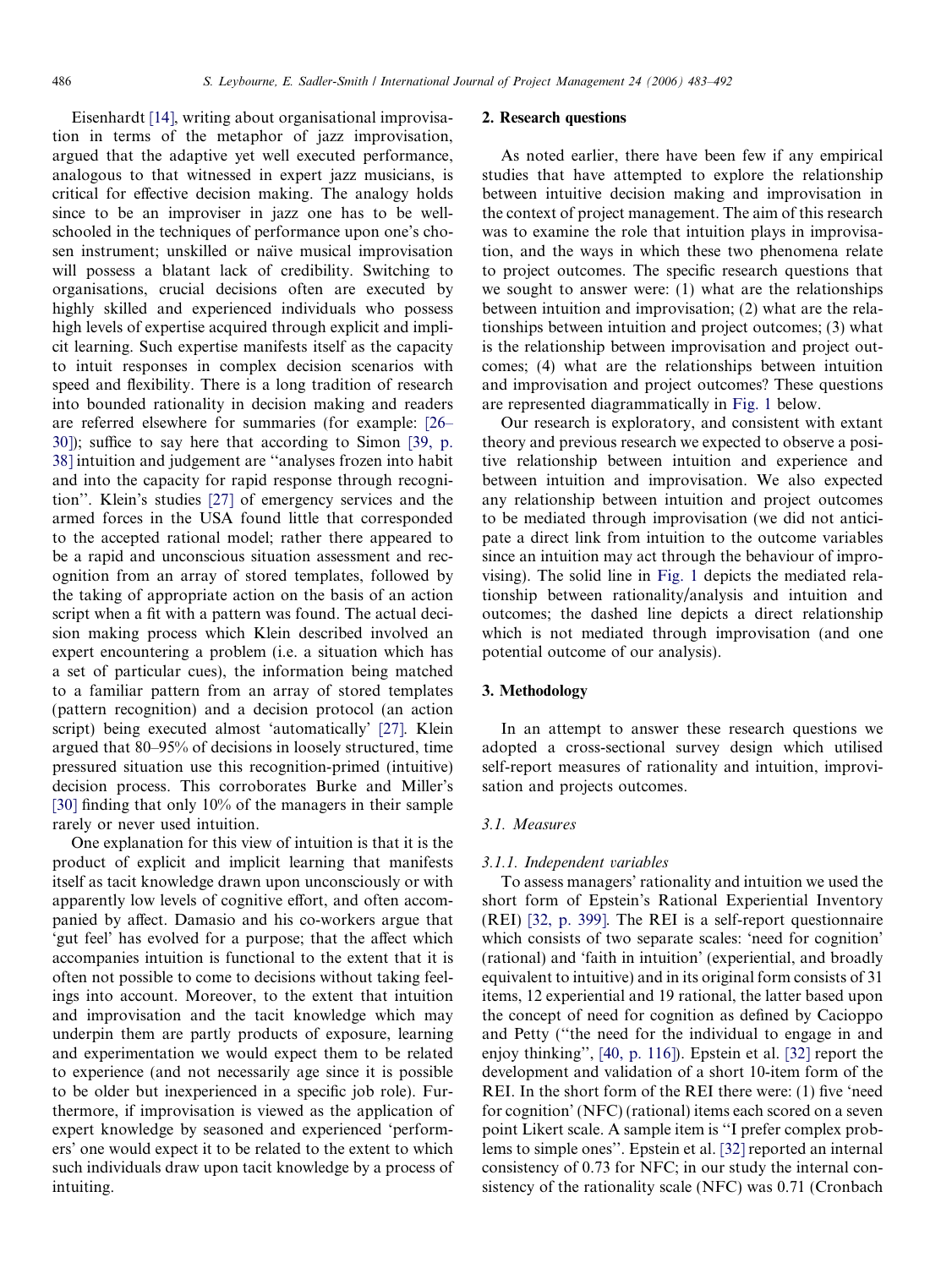<span id="page-4-0"></span>

Fig. 1. Model of the relationships between rationality and intuition, improvisation and project outcomes and the associated research questions (1–4).

 $\alpha$ ); (2) five 'faith in intuition' (FII) items scored on a seven point Likert scale. A sample item is ''I believe in trusting my hunches''. Epstein et al. [\[32\]](#page-9-0) reported internal consistency of 0.72 for FII; the internal consistency of this measure in our study was  $0.77$  (Cronbach  $\alpha$ ). The REI has been widely researched and has demonstrated validity not only in relation to theoretically related constructs but also as a predictor of behavioural outcomes.<sup>1</sup>

### 3.2. Mediating variable

In our model improvisation is hypothesised as performing a mediating role between intuition and project outcomes. The measure of improvisation that we used is based upon a scale developed by Leybourne [\[41\]](#page-9-0) which distinguishes between improvisation at the individual level (sample item: ''I improvise all the time when I am managing projects'') and organisational level (''Improvisation is recognised in my organisation as a valid way of achieving project-managed change'') and uses two scales in order to assess these behaviours. In the present context when used in their original form the level of internal consistency was unacceptable (Cronbach  $\alpha$  < 0.60); therefore in order to purify the measures we conducted itemetric analyses. We amalgamated the two original five-item improvisation sub-scales and by successively deleting items with low item-total correlations ( $r < 0.20$ ) we arrived at a shorter seven-item version improvisation scale that exhibited a level of internal consistency that was acceptable for exploratory research (Cronbach  $\alpha = 0.66$ ).<sup>2</sup>

# 3.3. Project outcome variables

Project outcomes are based upon success in meeting a number of criteria. Traditionally these criteria have been those that are internal to the project, namely: time, cost and scope (the extent to which the derived scheme of work meets the originally specified requirements). Latterly there has been a move toward the inclusion of the extent to which customer expectations are met (a criterion which is external to the project) [\[42\].](#page-9-0) Tukel and Rom [\[43\]](#page-9-0) devised two sets of measures of project outcomes in terms of the internal criteria of time, cost and scope (10 items) and the external criterion of customer satisfaction (five items). By successive deletion of items with low item-total correlations we arrived at short forms of Tukel and Rom's scales: (a) internal performance (seven items) comprising: time (sample item: ''To ensure meeting project milestones and deadlines, the re-working of non-conforming tasks is deferred and done during available slack time''), cost (''To meet budget targets, technical specifications of tasks are relaxed'') and scope (''To fully meet technical specifications, deadlines are relaxed'') (Cronbach  $\alpha = 0.67$ ); (b) external performance (four items): for example ''We hold scheduled meetings with customers to inform them about project progress and deliverables" (Cronbach  $\alpha = 0.64$ ).<sup>3</sup>

# 3.4. Control variables

We chose to measure a number of relevant demographic and environmental variables: (a) respondents' age in years; (b) gender; (c) number of year's project management experience; (d) number of projects managed simultaneously.

# 4. Sample and procedure

The sample of 521 potential respondents was drawn from the membership database of the UK Association for Project Management (APM). This sample comprises a

In order to further check the integrity of the two REI scales an exploratory factor analysis (Principal Components Analysis) was performed on the REI items. The screen plot suggested that two components accounting for 52.04% of the variance should be extracted. When extracted using PCA and rotated to simple structure using a Varimax rotation two 'clean' factors corresponding to NFC and FII were apparent from the matrix of factor loadings. As an additional test we substituted Principal Axis Factoring for PCA and obtained a similar result.

<sup>2</sup> The project management scales used in this research may be obtained from the first-named author upon request.

<sup>3</sup> To check the construct validity of these two scales we conducted a Principal Components Analysis at the item level. When two principal components were extracted and rotated to simple structure the items loaded as expected on two principal components which corresponded to the internal and external outcome measures specified above.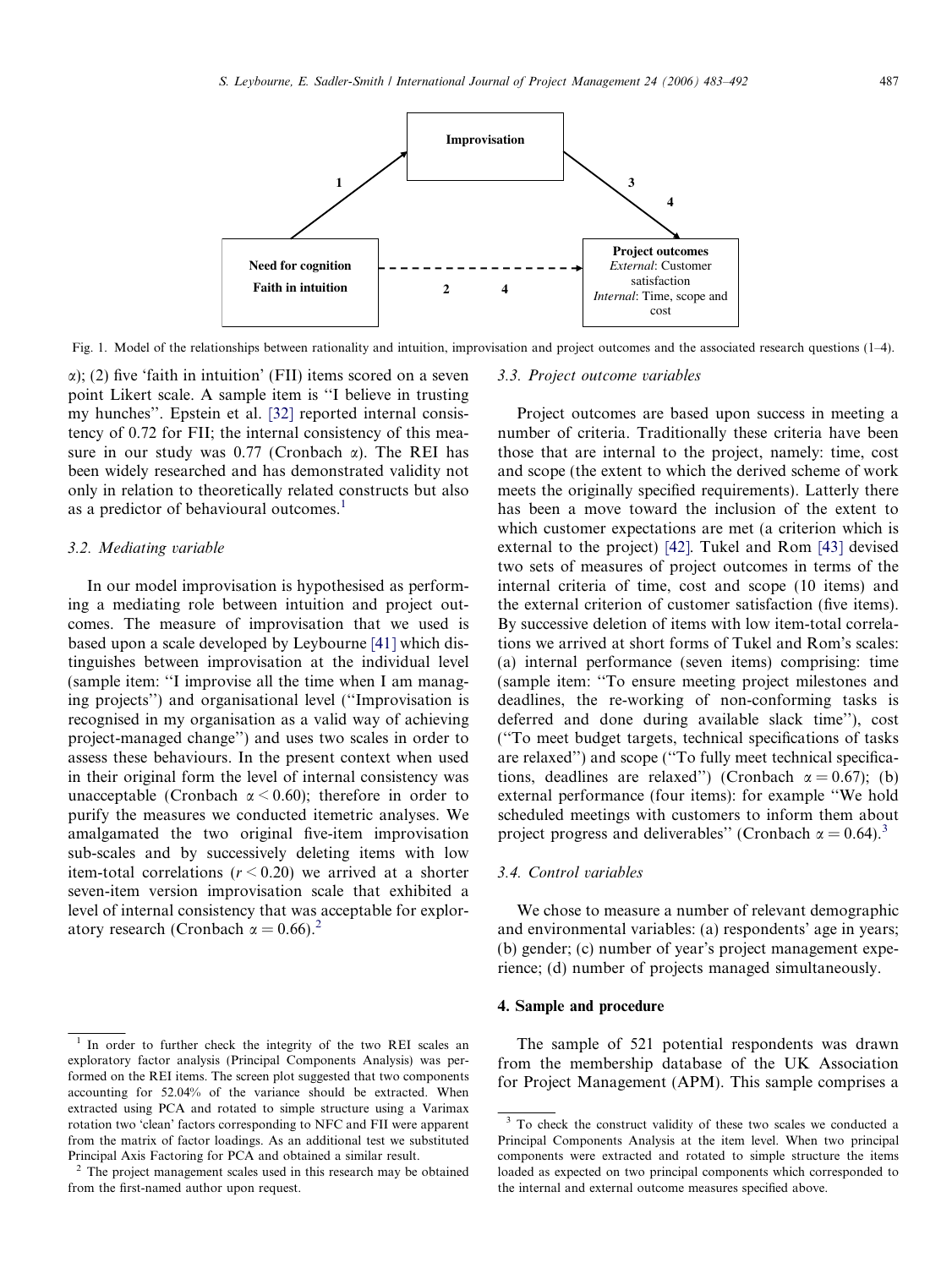| Table 1                                                          |
|------------------------------------------------------------------|
| Means, standard deviations, scale reliabilities and correlations |

|                    | Mean  | <b>SD</b> | Correlations |              |      |                |         |           |      |
|--------------------|-------|-----------|--------------|--------------|------|----------------|---------|-----------|------|
|                    |       |           |              | <sup>1</sup> |      | $\overline{4}$ |         | 6         |      |
| External           | 5.30  | 0.73      | 0.67         |              |      |                |         |           |      |
| Internal           | 3.70  | 0.67      | $-0.04$      | 0.64         |      |                |         |           |      |
| Need for cognition | 5.15  | 0.87      | 0.10         | 0.02         | 0.71 |                |         |           |      |
| Faith in intuition | 4.84  | 0.78      | $0.28***$    | $-0.11$      | 0.00 | 0.77           |         |           |      |
| Improvisation      | 4.99  | 0.73      | 0.08         | $-0.05$      | 0.10 | $0.28***$      | 0.66    |           |      |
| Age                | 45.11 | 7.32      | $0.22***$    | $-0.04$      | 0.01 | 0.04           | $-0.03$ |           |      |
| Experience         | 14.69 | 6.94      | 0.12         | $-0.01$      | 0.11 | $0.15*$        | $0.20*$ | $0.62***$ |      |
| Number of projects | 6.58  | 8.33      | $-0.16*$     | $0.20*$      | 0.00 | 0.08           | 0.15    | $-0.15$   | 0.09 |

Notes: \*Correlation is significant at the 0.05 level; \*\*0.01 level; \*\*\*0.001 level (2-tailed).

sub-set of the full membership, and includes those members who at the time of the study were engaged in project-based change initiatives within the UK financial services sector. The sample included practitioners and consultants to the sector, including project managers who were engaged within IT-driven system design and implementation. The APM endorsed the initial stage of the study, adding credibility to this phase of the research, and contributing to the composition of a focused sample covering all geographical areas within the United Kingdom, albeit biased towards major population and business centres. It is accepted that such a sample may be biased towards those practitioners who could be construed as enthusiasts of project-based methods. This could result in bias, as respondents may actively support propositions on the basis of involvement or support, or may dismiss propositions on the basis of their practice or philosophy. It could therefore be argued that such bias would be reduced or negated by the two opposing opinions. There are however advantages to such an approach to participant selection. Firstly, respondents will have sufficient knowledge of the issues being interrogated in the questionnaire. Salience is seen as an important factor in influencing respondents to complete and return questionnaires.4 Secondly, they will be responding from a position that reflects actual practitioner recognition and application of the issues. Thirdly, a measure of allegiance with the origin and purpose of the questionnaire may assist in increasing the response rate. The survey was conducted in two waves with non-respondents re-mailed after a period of two weeks had elapsed. The total number of usable responses received from the 521 which were mailed was 163, representing a response rate of 31.3%.

# 5. Results

### 5.1. Descriptive statistics

Means, standard deviations and internal consistencies (Cronbach  $\alpha$ ) are shown in Table 1. As noted above, all of the study variables exceeded the minimum value of Cronbach  $\alpha$  suggested by Finkelstein [\[44\]](#page-9-0) for research of this nature. The first and second wave respondents were compared on the independent (rationality and intuition), mediating (improvisation) and outcome variables. With the exception of the mediating variable  $(t = -2.24)$ ;  $p < 0.03$ ) there were no statistically significant differences between the first and second waves.

### 5.2. Correlations and sub-group comparisons

The correlations between the study variables are shown in Table 1. In terms of sub-group comparisons an incidental relationship that was investigated was the relationship between rationality, intuition and gender. It has been claimed, sometimes on the basis of the stereotype of female intuition, that females are more intuitive than males (see [\[45\]](#page-9-0)). We failed to observe any significant differences either with regard to intuition ( $t = -0.31$ ;  $p = 0.38$ ) or rationality  $(t = 0.60; p = 0.28)$  (one-tailed test). This is consistent with the findings of Epstein et al. [\[32\].](#page-9-0) Moreover, it has also been suggested that rationality and intuition are the two opposite extremes of a bipolar, uni-dimensional continuum of cognitive style. This view has not gone unchallenged [\[33\]](#page-9-0). Commensurate with Epstein's dual process cognitive-experiential self theory, previous research [\[46\]](#page-9-0) and with Hodgkinson and Sadler-Smith [\[33\]](#page-9-0) the data in the present study revealed a correlation between rationality and intuition that was low and non-significant  $(r = -0.002)$  thus supporting the view that rationality and intuition are unlikely to be opposite poles of a single dimension, and corroborated also by the PCA and PAF analyses reported in the relevant footnote – see above (Epstein et al. reported a correlation of 0.08 between NFC and FII).

If, as some have suggested, intuition is accumulated expertise we might expect a relationship between experience and intuition. Indeed there was a statistically significant relationship between experience and intuition  $(r = 0.15; p \le 0.05$ , two-tailed test). We further investigated the effect of the nature of the domain expertise of respondents (specialist or generalist) in the regression analyses (see below). The correlation between intuition and age was non-significant. The correlation between experience and improvisation was, as anticipated, statistically significant ( $r = 0.20$ ;  $p \le 0.05$ ). The correlation between improvi-

<sup>4</sup> Roth PL, Be Vier CA. Response rates in HRM/OB survey research: norms and correlates, 1990–1994. Journal of Management 24(1):97– 117;1998.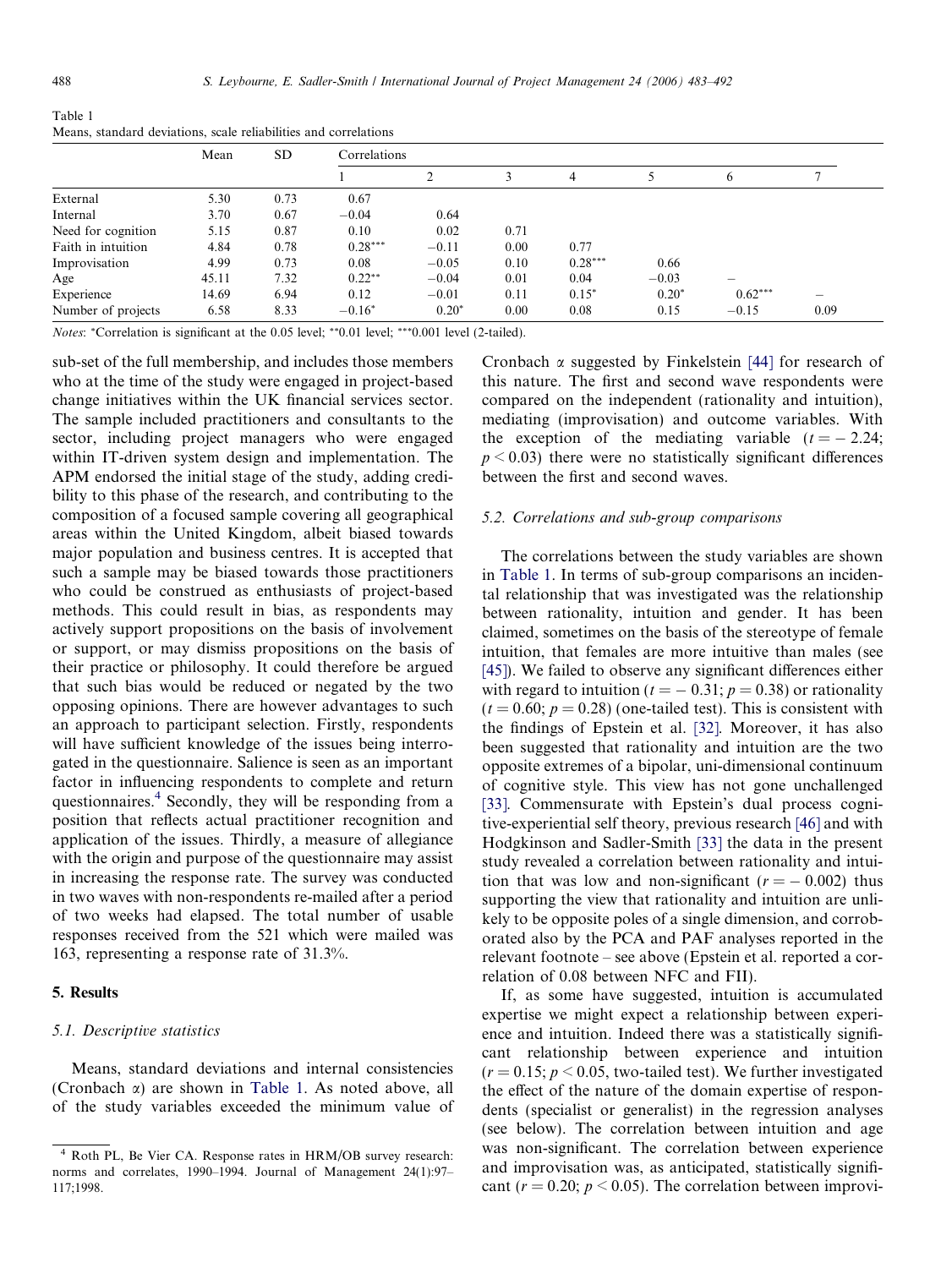Table 2 Regression analysis for first equation (mediator onto independent variables)

| Rational, intuitive and<br>improvisation | Variables                                | Improvisation $(\beta)$ |  |
|------------------------------------------|------------------------------------------|-------------------------|--|
| Controls                                 | Experience<br>Number of projects         | $0.23***$<br>0.09       |  |
|                                          | Nature of expertise.                     | 0.12                    |  |
| Independent variables                    | Need for cognition<br>Faith in intuition | 0.14<br>$0.24***$       |  |
| Summary statistics                       | $R^2$<br>F<br>P                          | 0.19<br>6.68<br>< 0.001 |  |

sation and intuition, as we expected, was statistically significant also ( $r = 0.28$ ;  $p < 0.001$ ).

# 5.3. Regression analyses

In order to test the mediated model of the type that we outlined earlier, we used the definitive guidelines developed by Baron and Kenny [\[47\]](#page-9-0) which have been widely applied [\[48\].](#page-9-0)<sup>5</sup> We conducted three separate regression analyses according to the protocol suggested [\[47\].](#page-9-0) The results are shown in Table 2.

The first equation was statistically significant ( $F = 6.68$ ;  $p \le 0.001$ ). This meant that experience of project management was positively related to improvisation ( $t = 3.05$ ). Intuitive decision making and improvisation were positively related ( $t = 3.06$ ). The second equation was statistically significant for the external outcome measure (customer satisfaction)  $(F = 4.25; p \le 0.001)$  but not for internal outcomes ( $F = 1.63$ ;  $p > 0.05$ ) (see Table 3). Intuition was positively related to external project outcomes  $(t = 3.37)$ . The number of projects was negatively related to external project outcomes ( $t = -2.30$ ). As far as external outcomes are concerned the model met the first two of Baron and Kenny's three criteria; however, with respect to internal outcomes the model failed to meet the second criterion. The third equation was statistically significant for external outcomes ( $F = 3.52$ ;  $p < 0.01$ ), but was not significant for internal outcomes ( $F = 1.36$ ;  $p > 0.05$ ). The mediator (improvisation) was non-significant in the third equation for external outcomes and hence the model failed to meet the third of Baron and Kenny's criteria; it did not therefore pass the test for mediation [\[47\]](#page-9-0). When entered

### Table 3

Regression analysis for second equation (dependent variables onto independent variables)

| Rational, intuitive and Variables<br>performance |                      | External $(\beta)$ | Internal $(\beta)$ |
|--------------------------------------------------|----------------------|--------------------|--------------------|
| Controls                                         | Experience           | 0.07               | $-0.03$            |
|                                                  | Number of projects   | $-0.18*$           | 0.22               |
|                                                  | Nature of expertise. | $-0.08$            | $-0.05$            |
| Independent variables                            | Need for cognition   | 0.12               | 0.01               |
|                                                  | Faith in intuition   | $0.27**$           | $-0.08$            |
| Summary statistics                               | $R^2$                | 0.13               | 0.05               |
|                                                  | F                    | 4.25               | 1.63               |
|                                                  | $\boldsymbol{P}$     | 0.001              | 0.157              |

#### Table 4

Regression analysis for third equation (dependent variables onto independent variables and dependent variables onto moderator)

| Rational, intuitive,<br>mediator and<br>performance | Variables            | External<br>$(\beta)$ | Internal<br>$(\beta)$ |  |
|-----------------------------------------------------|----------------------|-----------------------|-----------------------|--|
| Controls                                            | Experience           | 0.08                  | $-0.03$               |  |
|                                                     | Number of projects   | $-0.18*$              | 0.22                  |  |
|                                                     | Nature of expertise. | 0.08                  | $-0.05$               |  |
| Independent variables                               | Need for cognition   | 0.12                  | 0.01                  |  |
|                                                     | Faith in intuition   | $0.27**$              | $-0.09$               |  |
| Mediator                                            | Improvisation        | $-0.02$               | 0.03                  |  |
| Summary statistics                                  | $R^2$                | 0.13                  | 0.05                  |  |
|                                                     | F                    | 3.52                  | 1.36                  |  |
|                                                     | P                    | 0.003                 | 0.235                 |  |

into a multiple regression with the other variables, experience showed a significant relationship with improvisation (see Table 4).

The main findings from the regression analyses may be summarised thus: (1) the use of improvisation appears to be related to the use of intuitive decision making; (2) externally focused project outcomes appear to be related to intuition – managers who deploy intuitive judgements give greater emphasis to external project outcomes (i.e. those related to meeting customer needs) than do their less intuitive counterparts; (3) more experienced managers reported greater use of intuition and improvisation than do less experienced managers. Note that although, as might be expected, age correlated with experience  $(r = 0.62)$ ;  $p \leq 0.001$ , age was unrelated to improvisation or intuition; (4) the number of projects adversely affected external project outcomes; (5) the nature of participants' expertise (specialist or generalist) was unrelated to intuition or improvisation.

## 6. Discussion

These data suggest that project managers' intuitive decision making is positively related to their use of improvisation. Furthermore, their use of intuition also appears to be related to the extent to which they treat customer satisfaction issues as important outcomes of projects. Rationality

<sup>&</sup>lt;sup>5</sup> If a model is considered to comprise three relationships (independent variable (IV) and mediator (M); mediator and outcome (O); and IV and O) mediation may be tested for by examining the linkages in the model through regressing: (a) improvisation onto rationality/intuition  $(M \rightarrow IV)$ – first equation; (b) project outcomes onto rationality/intuition  $(DV \rightarrow IV)$  – second equation; (c) project outcomes onto rationality/ intuition ( $DV \rightarrow IV$ ) and onto improvisation ( $DV \rightarrow M$ ) – third equation. Baron and Kenny then go on to stipulate three conditions that must hold if mediation is to be established: IV must affect M in the first equation; IV must affect DV in the second equation; M must affect DV in the third equation C. If all three conditions hold then the effect of IV on DV must be less in the third equation than in the second equation [\[47, p. 1177\]](#page-9-0).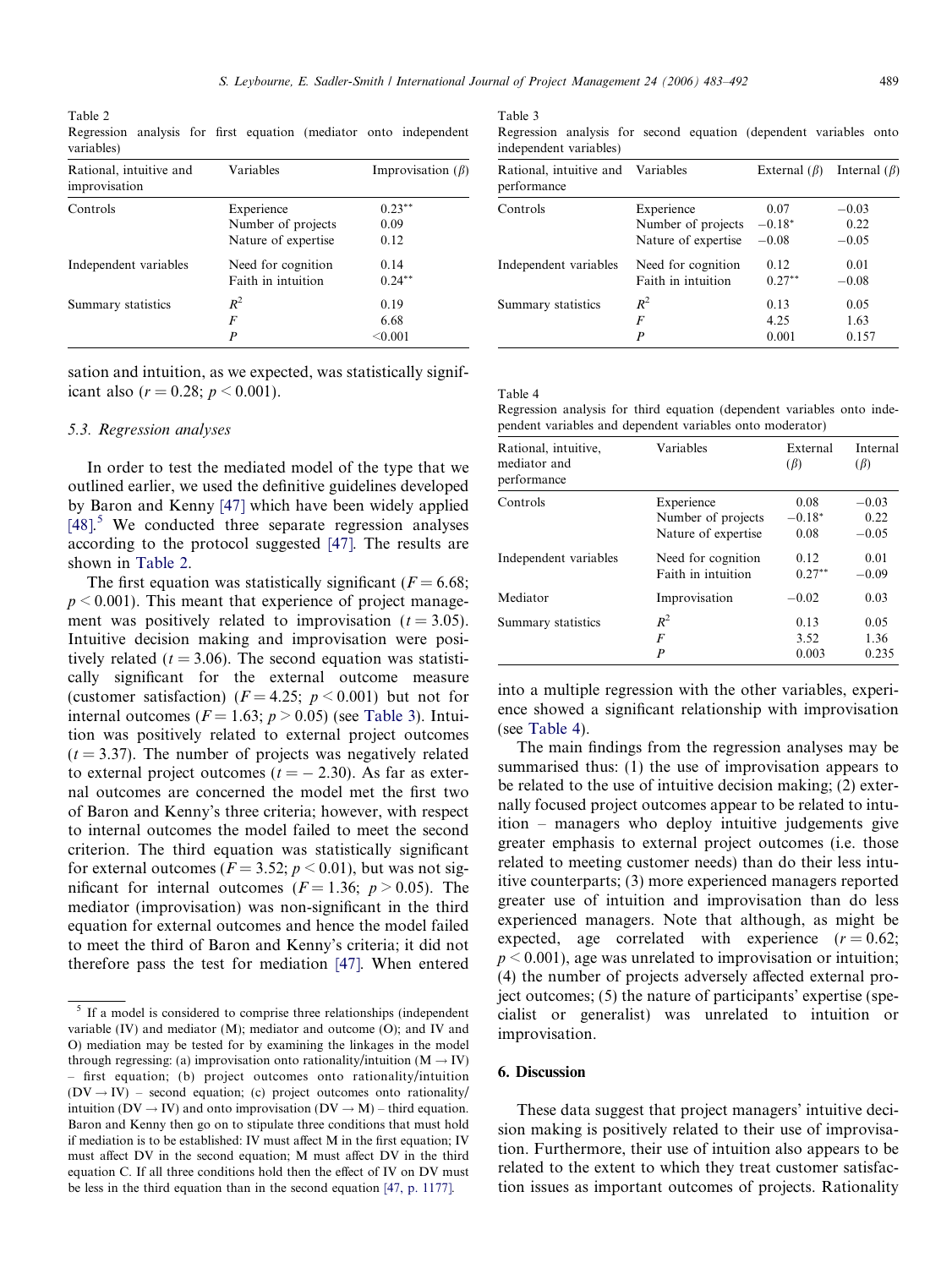(need for cognition) on the other hand was not associated with the use of improvisation. In terms of what this means behaviourally, these findings indicate that improvisation is associated with the extent to which managers trust their initial feelings, rely upon 'gut feel', have faith in their initial impressions and are inclined to trust their 'hunches'. The association between the use of intuitive judgements and external outcomes may suggest that because the latter involves greater use of complex (and people-related) judgements, experience and expertise may have a role to play. These unstructured situations may be dealt with more efficaciously (accuracy and speed of response) by deploying intuition [\[31\].](#page-9-0) Internal outcomes are more likely to be amenable to rational analysis (resource allocation, return on investment, risk exposure and so forth), whereas external outcomes are related to customers and have more difficulties to take into account (satisfaction, change resistance and so forth). Another related explanation of this may be that the use of intuition could well be linked to confidence (since intuitions are often accompanied by a confidence in their rightness or wrongness) and by association expertise (since intuition as defined in this research is a manifestation of experience and expertise). However, in the absence of further evidence the latter remains speculative.

Empirical evidence from Leybourne [\[41\]](#page-9-0) indicates that experienced project managers improvise more than those with less experience – a finding supported by the present research. Intuition was positively associated with the extent to which managers felt that they engaged with meeting customers' requirements and satisfaction needs (one of our outcome measures) – these are the 'softer' outcomes requiring more complex, interpersonal judgements (drawing perhaps upon facets of emotional intelligence and social intuition). The relationship with improvisation is explicable in terms of the extent to which managers are drawing upon unconscious expertise and tacit knowledge (which they may label as a 'hunch' or a 'gut feel'). The relationship with customer satisfaction is perhaps explicable in terms of the role of feelings and emotions; managers who are amenable to the influence of their own feelings and emotions in their behaviours (as manifested in their faith in intuition) may also be sensitive to the needs, wants and feelings of customers. They may therefore be more prepared to expend additional effort in order to meet customer expectations than are managers who are less sensitised to intuition and who may be more 'coldly rational'. However, these are issues which future research might aim to explicate in greater depth.

Another influence may be the fact that we are specifically dealing with the intellectual and emotional working practices of project managers, and a core consideration within the basic project management paradigm is meeting the three key deliverables of a project, namely time, cost and scope. Of these, scope is basically the customer requirement in respect of what is to be delivered, and project managers must therefore be strongly focused on meeting those documented customer expectations. A related issue is the

covertness of improvisation within projects. Knowledgeable and experienced project managers are tasked to deliver outcomes within organisations quickly and incurring the minimum of risk. However, moving away from a documented plan is seen as risky, and the safety net of joint planning and agreement on schemas of action is removed when a project manager decides to improvise. Against this backcloth it would not be unsurprising if rational analysis legitimised authority and actions. Because of this, much improvised activity may happen surreptitiously, and take place 'below the surface', and perhaps even instead of the documented and agreed tasks and activities required by the formal project plan. In Agor's study of intuition [\[49\]](#page-9-0) nearly half the respondents indicated that they kept the fact that they relied upon intuition a secret, whilst others reported a posthoc rationalization for decisions arrived at intuitively (a finding replicated a decade later in Burke and Miller's study). However, notwithstanding these issues, it is certainly inevitable that experienced managers build a personal repertoire of routines, practices and mechanisms that are recognised by them and others as known remedies for problems that may arise during the project. Much of their repertoire of patterns and associated scripts is built up as a result of the capture of successful improvisational activity, some of which may be acquired through implicit learning and stored as tacit knowledge and best passed on through processes such as observational learning and role modelling in a community of project practitioners.

An unexpected outcome from this study was the lack of any statistically significant relationship between improvisation and satisfactory project outcomes. Many project managers profess to improvise in the expectation that this will have a benefit in achieving the deliverables of their project. There is however evidence that much improvisational activity is incurred to 'claw back' time and cost over-runs, or to meet customer demands for changes to scope to provide increased functionality. Many project managers would argue that this is endemic because unrealistic goals or objectives have been imposed upon them by senior managers or project sponsors with insufficient knowledge of the challenges of the proposed programme of work. The evidence from this study identifies a link between experience and a tendency to improvise. Perhaps this experience, informed by the tacit repertoire of routines, practices and mechanisms built up over time, and coupled with an intuitive feel for the inherent problems within a given project, encourages improvisation to lessen the impact of unrealistic project targets and deliverables. Future research might examine the relationship between intuitive judgements, improvisation and outcome measures (ideally of a nonself-report nature).

This research project was focused upon a specific sector (financial services). Future research might usefully focus upon the question of whether or not improvisation and intuition vary across different types of projects rather as well as sectors. For example, with regard to technically complex projects such as those in aerospace or clinical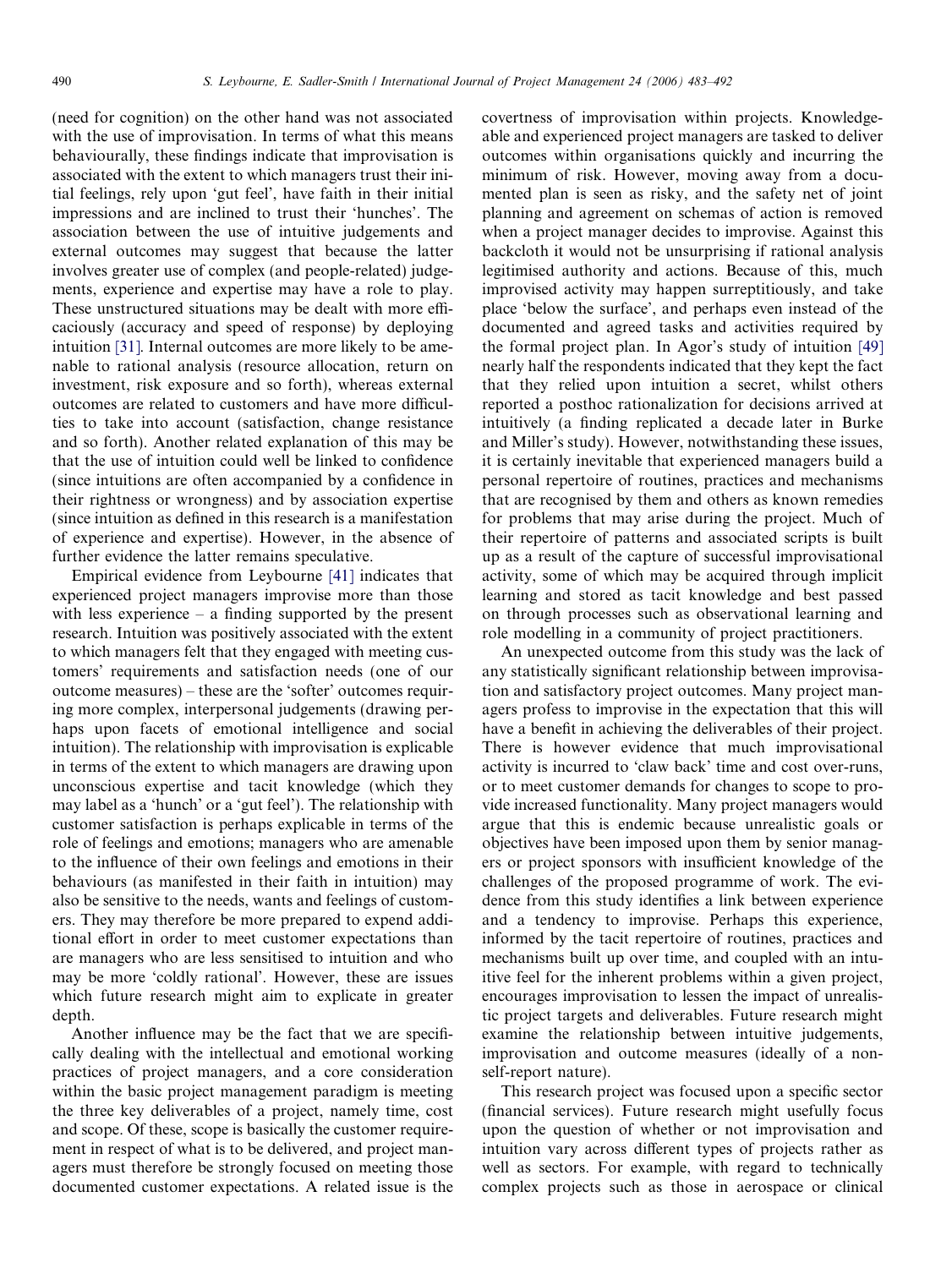<span id="page-8-0"></span>research the question of improvisation and intuition are relied upon, what might be the effects of improvisation and intuition, and what are their impacts further down the project? One might anticipate that in tightly structured situations (for example, where salient variables are known, quantifiable and controllable) there may be no need for intuition or improvisation; however, the question is raised of how do experienced managers act in those loosely structured situations which are prone to uncertainties and changes and many of which may be difficult or impossible to predict? What roles do experience and expertise play in the success or otherwise of intuitions in these scenarios? There is a pressing need for additional research which examines the relationships between project type, environmental uncertainty and level of experience and expertise of managers and their effects upon outcomes. The issue of job level has not been examined in this study, but questions remain about the extent to which seniority confers upon managers the opportunity to improvise and intuit. Future research might overcome the limitations of this cross-sectional study by employing laboratory studies, experimental and longitudinal research designs as well as critical incident reviews of those remembered scenarios in which intuition helped and those in which it hindered.

### 7. Implications

This research indicates that project managers do improvise. Moreover, extant theory along with our findings presents mounting evidence that an antecedent of improvisation is very likely to be those affectively charged, non-conscious cognitively based judgments which we refer to as intuition, hunch or gut feel. Intuition, which itself is rooted in expertise, may drive improvisation. As noted above further research is required to: (a) explore the conditions under which and the reasons why managers may deploy intuition and improvisation; (b) examine the role that expertise plays in this process; (c) investigate the effectiveness of intuiting and improvising in projects.Moreover, the fact that intuition and improvisation are used by project managers (perhaps covertly in their organisations) is an argument for including intuition and improvisation as topics for discussion in every project managers' training in order to bring both issues 'out of the closet' and so that ultimately these two important issues may be better understood and more effectively managed. A number of researchers have argued that it is possible for managers to be trained and developed in order to become better at intuiting. Ways in which this might be achieved are likely to rely upon the extensive use of practice [\[27\]](#page-9-0), involvement in simulations in which managers can experiment in order to hone their project and decision-making skills, accelerating the acquisition of expertise through intensive coaching and role modelling [\[50\]](#page-9-0), having workplace learning environments which foster good intuition through effective feedback [\[26\]](#page-9-0), and the probing of intuitive judgements oneself and in conjunction with others through techniques such as devil's advocacy in order to

uncover potential errors and biases [\[29\].](#page-9-0) A number of researchers have examined recently the leadership competencies of project managers [\[51\],](#page-9-0) including their emotional intelligence [\[52\];](#page-9-0) the question of whether projects managers' ability to understand and manager their intuitions is one of the competencies that is important in dynamic and uncertain environments is an intriguing one for future research. Such work may shed light upon the relative contributions that rationality and intuition may make to the success of projects under different sets of circumstances. Ultimately, this line of enquiry may help researchers and practitioners come to a clearer view of where and when project managers might be able to trust the intuitions which they undoubtedly use with a greater degree of confidence.

## **References**

- [1] Pondy LR. Union of rationality and intuition in management action. In: Srivastva S, editor. The executive mind: new insights on managerial thought and action. San Francisco: Jossey-Bass Publishers; 1983.
- [2] Chelariu C, Johnston WJ, Young L. Learning to improvise, improvising to learn: a process of responding to complex environments. J Bus Res 2002;55(1):141–7.
- [3] Moorman C, Miner AS. The convergence of planning and execution: improvisation in new product development. J Market 1998; 62(3):1–20.
- [4] Moorman C, Miner AS. Organizational improvisation and organizational memory. Acad Manage Rev 1998;23(4):698–723.
- [5] e Cunha MP, da Cunha JV, Kamoche K. Organizational improvisation: what, when, how and why? Int J Manage Rev 1999;1(3): 299–341.
- [6] Miner AS, Bassoff P, Moorman C. Organizational improvisation and learning: a field study. Admin Sci Quart 2001;46:304–37.
- [7] Quinn JB. Strategies for change: logical incrementalism. Homewood, IL: Richard D. Irwin; 1980.
- [8] Weick KE. The social psychology of organizing. 2nd ed. Reading, MA: Addison-Wesley Publishing Company; 1979.
- [9] Crossan M. Improvise to innovate. Ivey Bus Quart 1997(Autumn): 36–42.
- [10] Ryle G. On thinking. Oxford: Basil Blackwell; 1979.
- [11] Lehner JM. Bricolage during implementation of strategies: effects on flexibility. In: Unpublished Paper presented to the American Academy of Management Conference, Toronto, 4–9 August 2000, 2000.
- [12] Barrett FJ. Creativity and improvisation in jazz and organizations: implications for organizational learning. Organ Sci 1998;9(5): 605–22.
- [13] Barrett FJ. Managing and improvising: lessons from jazz. Career Dev Int 1998;3(7):283–6.
- [14] Eisenhardt KM. Strategic decisions and all that jazz. Bus Strategy Rev 1997;8(3):1–3.
- [15] Hatch MJ. Jazz as a metaphor for organizing in the 21st century. Organizat Sci 1998;9(5):556–7. 565–568.
- [16] Hatch MJ. Exploring the empty spaces of organizing: how improvisational jazz helps re-describe organizational structure. Organizat Studies 1999;20(1):75–100.
- [17] Kanter RM. Strategy as improvisational theater. MIT Sloan Manage Rev 2002(Winter):76–81.
- [18] Yanow D. Learning in and from improvising: lessons from theater for organizational learning. Reflections: J Soc Organizat Learn 2001;2(4):58–65.
- [19] Brown SL, Eisenhardt KM. The art of continuous change: linking complexity theory and time-paced evolution in relentlessly shifting organisations. Admin Sci Quart 1997;42(1):1–34.